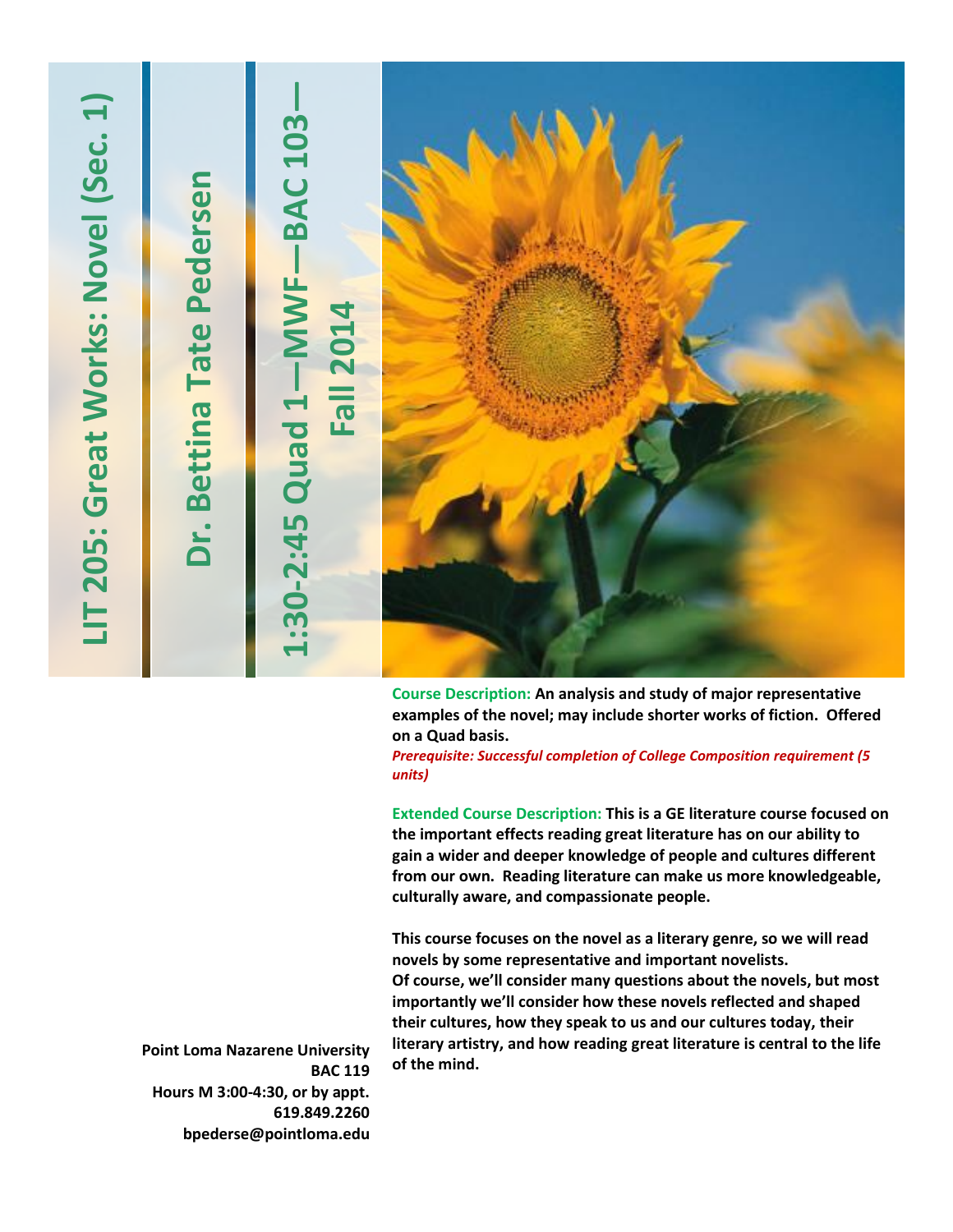## **PLNU Institutional Learning Outcomes**

#### **Learning: Informed by our faith in Christ**

Students will acquire knowledge of human cultures and the physical and natural world while developing skills and habits that foster life-long learning.

#### **Growing: In a Christ-Centered Faith Community**

Students will develop a deeper and more informed understanding of self and others as they negotiate complex environments.

#### **Serving: In a Context of Christian Faith**

Students will serve locally and/or globally in vocational and social settings.

## **GENERAL EDUCATION COURSE STATEMENT**

This course is one of the components of the General Education Program at Point Loma Nazarene University, under the category of *Seeking Cultural Perspectives*. By including this course in a common educational experience for undergraduates, the faculty supports the survey of human endeavors from a historical, cultural, linguistic and philosophical perspective, including developing critical appreciation of human expression—both artistic and literary.

Art is very important to human beings—to the way we tell the stories of our lives and record our deepest feelings and beliefs. This GE class gives us dedicated time to reflect on people's different stories, cultures, histories, and experience. Through such reflection we have the opportunity to become deeper and more compassionate human beings.

## **General Education Learning Outcomes (Selected and Applicable to Literature GE Courses)**

## **Learning: Informed by our Faith in Christ**

*Students will be able to*

- **Effectively express ideas and information to others through written communication;**
- **Effectively express ideas and information to others through oral communication;**
- **Comprehend, interpret, and analyze texts; [reading]**
- **Access and cite information as well as evaluate the logic, validity, and relevance of information from a variety of sources; [information literacy]**
- **Examine, critique, and synthesize information in order to arrive at reasoned conclusions; [critical thinking]**
- Use knowledge and understanding in order to identify and address problems**; [critical thinking]**
- Solve problems that are quantitative in nature; and
- **Create original works and thoughts based on knowledge, material, and imagination. [creative synthesis]**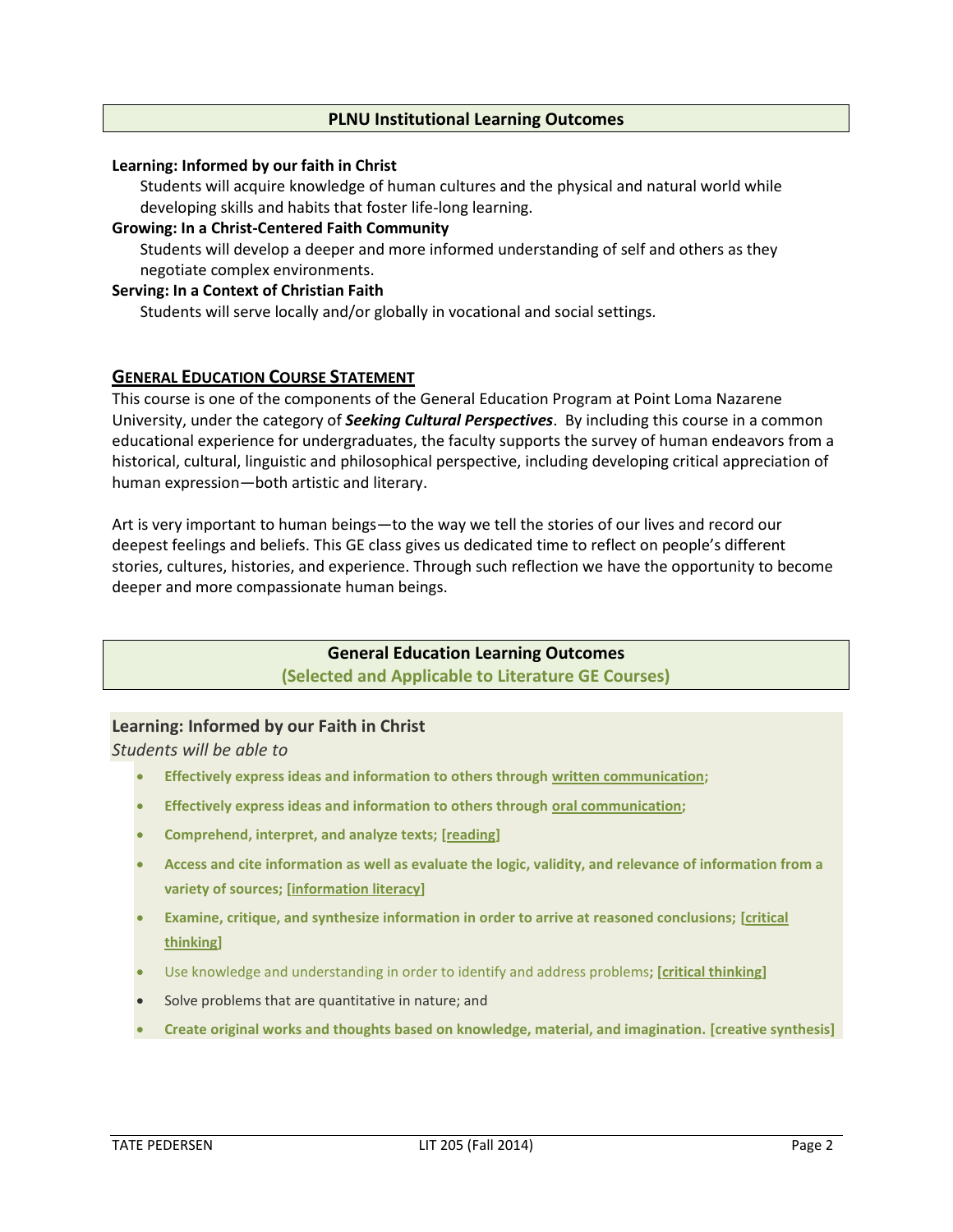## **Growing: In a Christ-Centered Faith Community**

*Students will*

- Develop a holistic understanding of self that fosters personal health;
- **Understand and appreciate others in the context of their diverse backgrounds;**
- Respectfully engage with diverse groups in global and/or cross-cultural contexts; and
- Demonstrate an understanding of the ethical consequences of decisions, actions, and character.

## **Serving: In a Context of Christian Faith**

*Students will*

- Engage in acts of devotion and works of mercy informed by Christian scriptures and tradition; and
- **Articulate a sense of vocational calling, drawing connections between their educational training and their responsibilities in the world.**

<http://catalog.pointloma.edu/content.php?catoid=14&navoid=1080>

#### **Course Learning Outcomes—LIT 205: Great Works in a Literary Genre—The Novel (Lower Div. GE)**

Students will be able to

- 1. Closely read and critically analyze texts.
- 2. Recall, identify, and use fundamental concepts of literary study to read texts
	- a. Standard literary terminology
	- b. Modes/genres of literature
	- c. Elements of literary genres
	- d. Literary periods (dates, writers, characteristics, and important developments)
	- e. Extra-literary research
- 3. Connect the literary works with their own lives and with the social, cultural, and historical contexts of the works and their authors.

## **CARNEGIE UNIT**

Credit is awarded based on the Carnegie unit of 750 minutes of seat time + 1500 minutes of out-of-class work = 1 unit of credit. Some specific details about how this class meets the credit hour requirement are included in this syllabus; additional details can be provided upon request.

## **UNDERGRADUATE CATALOG <http://www.pointloma.edu/experience/academics/catalogs>**

Please see the University Undergraduate Catalog for all information on programs of studies and degrees.

## **IMPORTANT UNIVERSITY AND LJML DEPARTMENT POLICIES & REQUIREMENTS**

Please see the link **(View LJML [Department](http://www.pointloma.edu/sites/default/files/filemanager/Literature_Journalism__Modern_Languages/LJML_Department_Syllabus_Statments_final_1.docx) Policies)** and the printed copy of these policies.

Please see **Academic and General Policies** in the catalog for all information on university academic and general policies: [\(http://catalog.pointloma.edu/content.php?catoid=14&navoid=1089\)](http://catalog.pointloma.edu/content.php?catoid=14&navoid=1089)

 **ATTENDANCE:** Your regular and punctual attendance *and* active, informed participation in our class sessions is essential to your learning and to the vibrancy of our class time together. Please read the **[Class Attendance](http://catalog.pointloma.edu/content.php?catoid=14&navoid=1089#Class_Attendance)** section of your *PLNU Catalog,* carefully (see link above). It indicates that if students miss more than 10% of class meetings (approx. 4 for a MWF course, 3 classes for a TTH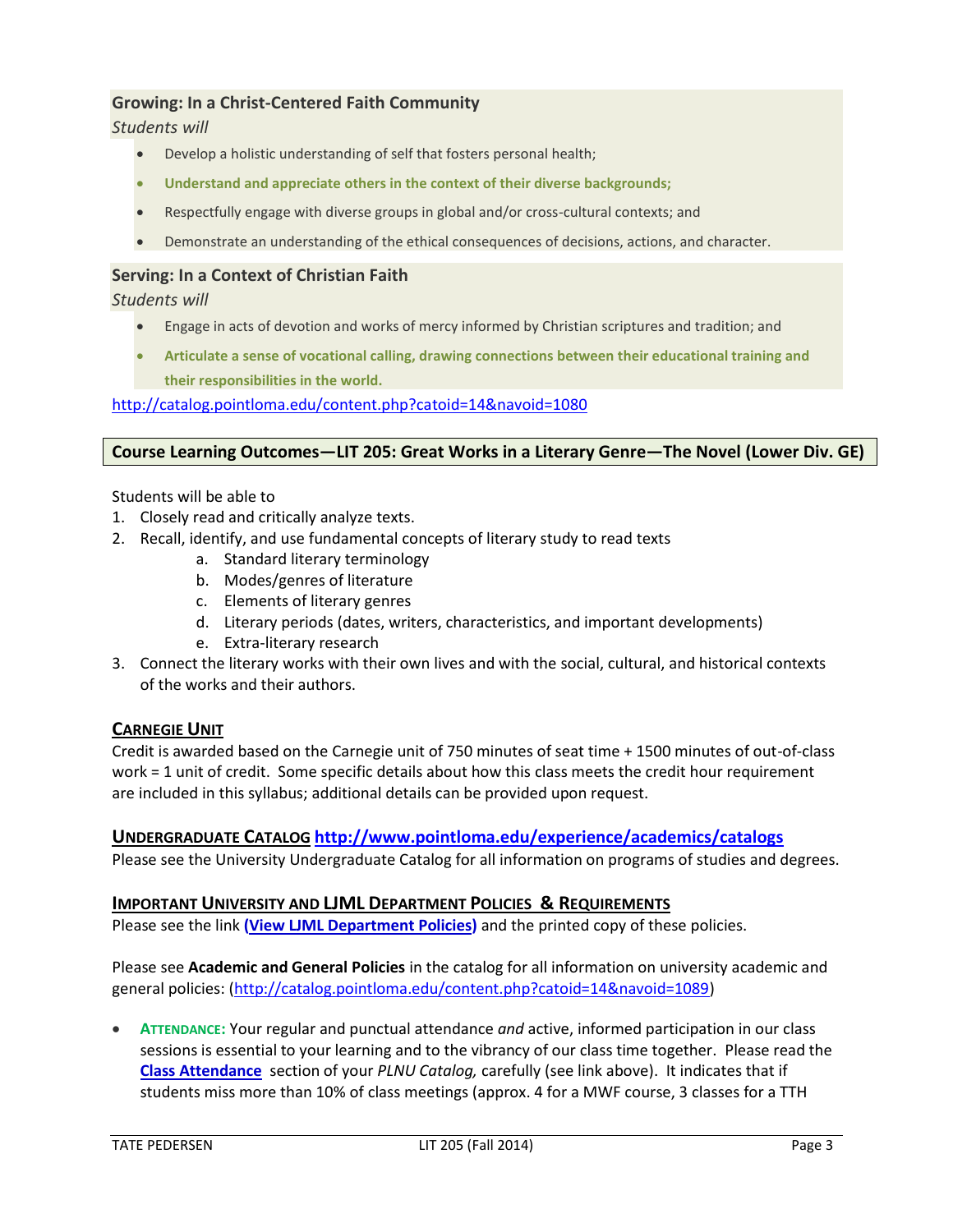course, 2 classes for a quad course), faculty members may file a written report which may result in de-enrollment from the course. If students miss more than 20% of class meetings (approx. 8 for a MWF course, 6 classes for a TTH course, 4 for a quad course), students may be de-enrolled without notice. De-enrollment may have serious consequences on residence, athletic, and scholarship requirements; it may also necessitate a reduction or loss in a student's financial aid. **DROPPING CLASS:** If you do decide to drop the course for any reason, please let me know so that I can officially remove you from my grade roster and class lists—and not worry about what has happened to you. The last day to drop a Fall 2014 quad class is September 26, 2014.

 **FINAL EXAMINATIONS:** Final Examinations are the culminating learning event in a course, and they are scheduled to take into account all the different courses and departments across the university. The exam schedule varies from year to year. The 2014-15 final examination schedule is posted at [Final](http://www.pointloma.edu/sites/default/files/filemanager/Academic_Affairs/Calendars/Final_Exam_Schedule_2014-2015.pdf) Exam Schedule [2014-2015](http://www.pointloma.edu/sites/default/files/filemanager/Academic_Affairs/Calendars/Final_Exam_Schedule_2014-2015.pdf) (pdf). **Final Exams in Quad 1 courses are scheduled for the final class session.** *You are expected to arrange your personal affairs to fit the examination schedule.* In the rare case that you may be scheduled for more than three (3) final examinations on the same day, you may work out an alternate time for one of your exams with your professors. This is the only university-sanctioned reason for taking a final exam at a time other than the officially scheduled time for the exam. Please confirm your final examination schedule the first week of classes, and schedule those exam times into your daily planners and calendars now. If you find that your final exam schedule is the one described above, please meet with your professors as soon as possible so that they may help you to make alternative arrangements for taking your exams. Department chairs/school and college deans need not be involved in the process of making this accommodation.

## **COURSE REQUIREMENTS, POLICIES & GUIDELINES**

## 1. **Class Participation**:

- a. The quality of your course experience and course grade will be directly related to your completing the assigned reading, your thoughtful reflection on the readings, and your engaged participation in class. Our class will become a community of readers, and each one of you is an important member of that community. The quality of our daily discussions depends on the questions you share about the novels and their implied meanings; the confusions you share about the literary terms and ideas you may not fully understanding; the ideas you develop about how this text speaks to our contemporary lives; the perspectives you hold about what spiritual impacts the texts may have on you or others; the connections you see between this literature and the other important subjects you are studying. All of these intellectual curiosities and spiritual reflections will be the lifeblood of our reading and discussing together.
- b. Your success in understanding and making meaning of the novels we read will be directly related to your careful reading of, thoughtful reflection on, and deliberate note-taking on the novels.
- c. I want each of you to feel comfortable contributing to the discussions in ways that are meaningful to you, but please contribute. The impact of these readings on your lives, on the quality of our discussions together, and on your lifelong reading is more important than "grades," but, as you know, grades must be earned and assigned. It is only fair to tell you that your grade for the course will be influenced by the quality and quantity of your participation in class discussions.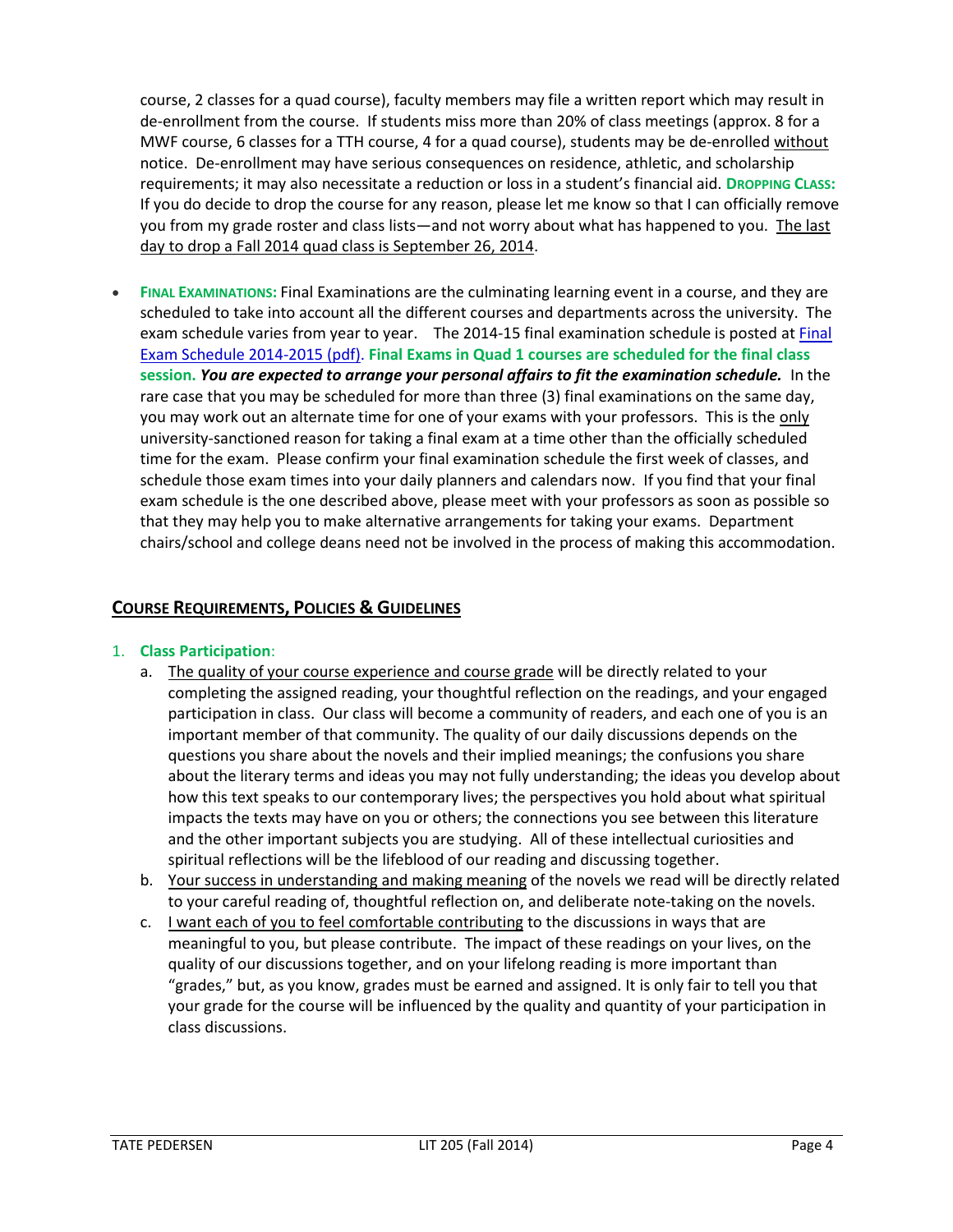## **2. Class Sessions, Preparation, Assignments, and Technology:**

- a. All course books must be in your possession well before the class sessions dedicated to those books. No exemptions from quizzes or other required/graded work will be granted because you do not have course texts.
- b. If you wish to use your laptop during class, you need to sit in the front row/s. If you are using an electronic reader (Kindle, Nook, etc.), please let me know and have no other "file" open on your reader other than the class text/reading. If you wish to use your smart phones to research information to support our class discussions, please do so, but please do not use your smart phone for any other reasons during our class sessions. Please silence all electronics for the entire class period.
- c. Completion of all assignments is required, and passing the course will be difficult without doing so. Readings and written responses must be prepared in advance of the date scheduled/due and of sufficient length and quality to meet the assignment's requirements and intents. Missed work may be made up only in truly extenuating circumstances and only if you and I have had a conversation about your situation in advance. No make-up work will be given for missed work.
- d. Late assignments will not be accepted either in person, by delivery, or in my mailbox (unless you and I have communicated prior to the deadline about extenuating circumstances).
- e. It is your responsibility to see to it that I receive your work.
- f. Always keep multiple disc copies and hardcopies of your work on hand so that you can provide duplicate copies if you need to.
- g. Handwritten assignments are never acceptable (unless so specified).
- h. You may be requested to attend office hours with the professor if a need arises.
- 3. **Classroom Decorum**: Please manage your electronic devices appropriately and with consideration for others—see 2b above. In consideration for others in our class, please dress in appropriate attire for an academic workplace. I do reserve the right to ask you to leave the classroom if I believe your attire to be offensive and/or an obstacle to a positive learning and teaching environment.
- 4. **Writing**: *All standards of academic writing that you were taught in WRI 110 (or its equivalent transfer course) are required of your writing in this class as well***.** You will write periodic informal and formal responses to assigned readings and viewings. Please follow the oral, written, or online (gmail, Canvas, and/or LIVE Text) instructions given for written assignments carefully.
- 5. *Quizzes*: Quizzes may not be made up unless you are absent for a university sponsored activity (list sent from Provost's Office) AND you make arrangements with me in advance of such absences. Employment schedules do not constitute excused absences.
- 6. *Exams*: Each of you will complete 3-4 module exams and a final exam.
- 7. *Email & Canvas*: You are responsible for checking your *PLNU gmail*, *Canvas*, and *LIVE Text* accounts regularly for electronic messages from me (and sometimes from your classmates). You are fully accountable for all course material, announcements, communications that are distributed via these electronic sites; and I will send messages only to these sites. Please let me know if you encounter any technical problems with these sites.
- 8. *Extenuating Situations & Grades*: No "Incomplete" grades will be assigned unless extenuating circumstances (e.g., death in the family, serious illness/accident/hospitalization, etc.) prevail. If you find yourself in such a situation, please contact me immediately. Also please submit any necessary and valid documents to help clarify and document your situation (e.g., doctor's letter on letterhead,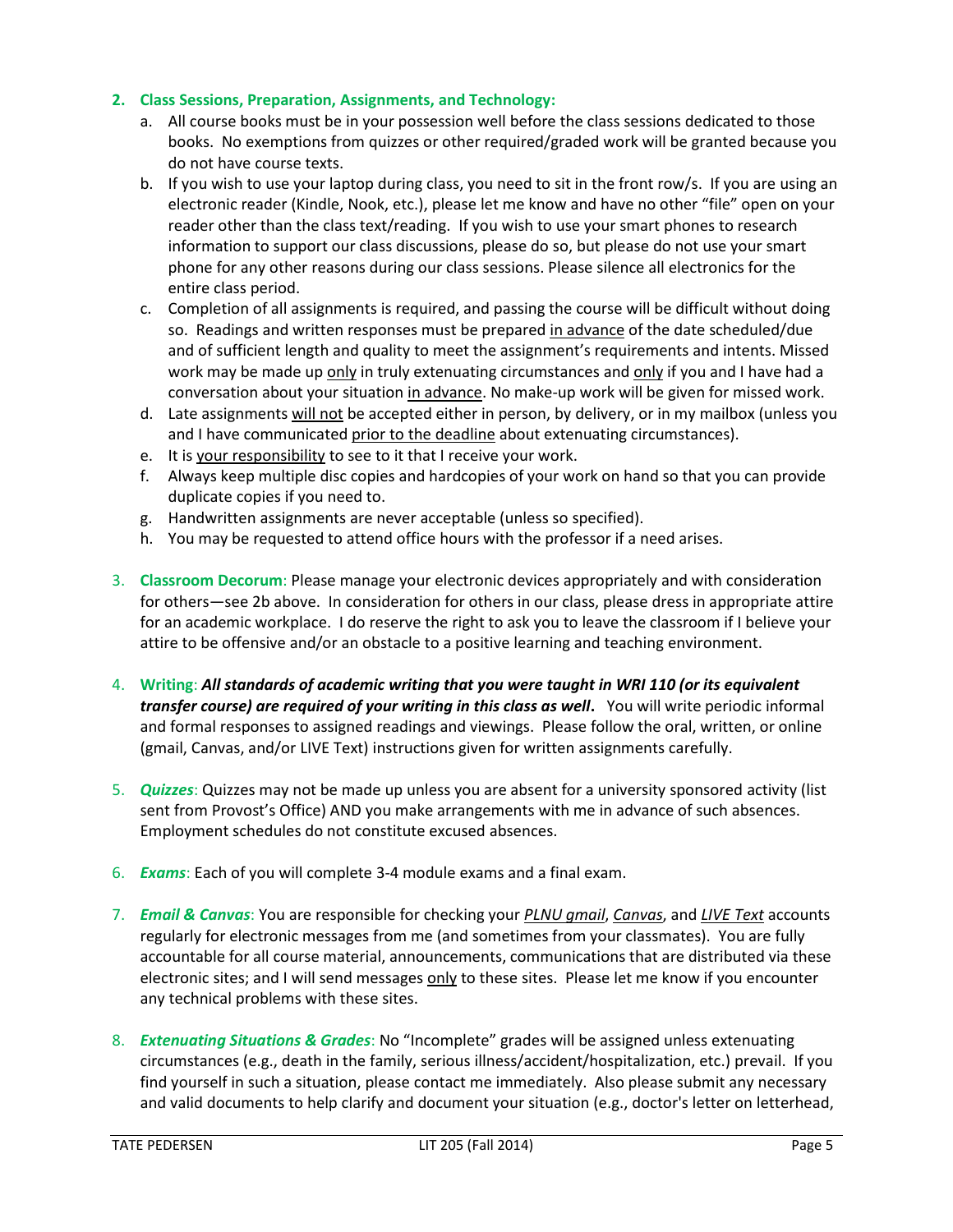funeral service program, police report, etc.). I am happy to help you in these difficult situations as best I can.

## **COURSE EVALUATION & GRADES**

Your grade will be based on the quality of your work in the following areas.

- **Quizzes** (usually unannounced) (**CLO 1, 2**) 10%
- **Written Responses** (to novels and film adaptations) (**CLO 1, 2**) 20%
- **Module Exams** (**CLO 1, 2**) 45%
- **Final Exam** (**CLO 1, 2, 3**) 25%

Written Responses will be graded on a check system

- $\checkmark$  + (*Exemplary*: roughly corresponds to an A)
- (*Good*: roughly corresponds to a B)
- (*Acceptable*: roughly corresponds to a C)

Your work will not generally be graded on a curve.

- **A** indicates exceptional work (roughly 20% of students normally achieve this level)
- **B** indicates good work (roughly 30% of students normally achieve this level)
- **C** indicates average work
- **D** indicates minimally passing work
- **F** indicates unsatisfactory work

The following scale will be used:

| A  |
|----|
| А- |
| B+ |
| R  |
| B- |
| C+ |
| C  |
| C- |
| D+ |
| D  |
| D- |
| F  |
|    |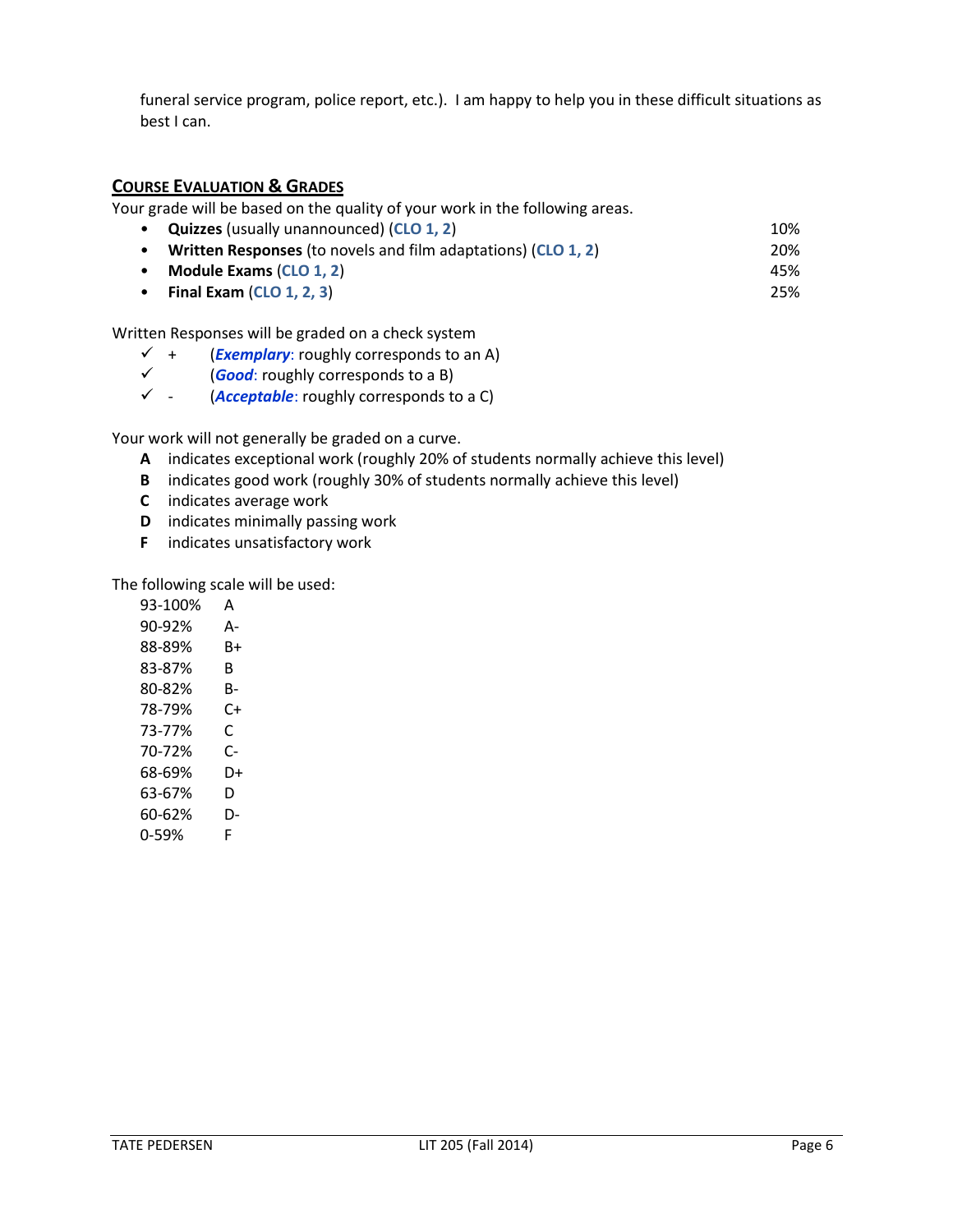## **RECOMMENDED TEXTS (AVAILABLE IN THE LIBRARY)**

## *NOTE: If you are a Literature, Writing, Language, or Journalism major, the handbook is a required text.*

Gibaldi, Joseph. *MLA Handbook for Writers of Research Papers*. 7<sup>th</sup> ed. [808.02 M691h](http://phineas.pointloma.edu/search~S0?/c808.02+M691h/c808.02+m691h/-3,-1,,E/browse) Harmon & Holman. *A Handbook of Literature*. (Recommended—see PHINEAS listing below; multiple editions are OK)

[A handbook to literature](http://phineas.pointloma.edu/search~S0?/thandbook+to+literature/thandbook+to+literature/1%2C1%2C2%2CB/frameset&FF=thandbook+to+literature&1%2C%2C2/indexsort=-) Holman, C. Hugh (Clarence Hugh), 1914- New York : Macmillan ; Toronto : Maxwell Macmillan ; New York : Maxwell Macmillan International, c1992



**LOCATION CALL NO. STATUS** 

Upper Level **[803 H747h 1992](http://phineas.pointloma.edu/search~S0?/c803+H747h+1992/c803+h747h+1992/-3,-1,,E/browse)** AVAILABLE

[A handbook to literature](http://phineas.pointloma.edu/search~S0?/thandbook+to+literature/thandbook+to+literature/1%2C1%2C2%2CB/frameset&FF=thandbook+to+literature&2%2C%2C2/indexsort=-)

Harmon, William, 1938- Upper Saddle River, N.J. : Prentice Hall, c1996, 2005



| <b>LOCATION</b> | CALL NO.                    | <b>STATUS</b>  |
|-----------------|-----------------------------|----------------|
| Upper Level     | 803 H288h 2005              | AVAILABLE      |
| Reference       | 803 H <sub>288</sub> h 2009 | NONCIRCULATING |

## **HEADINGS**

On the **top left-hand side** of your course work, please put the appropriate heading below:

Your Name Your Name Date **Date Date Date Date** LIT 205, Section 1, Fall 2014 LIT 205, Section 1, Fall 2014 Dr. Tate Pedersen **Dr. Tate Pedersen** Title of Novel **Title of Film Adaptation** Author of Novel and Producer Date of Publication of Work The Mean of Film

## **ASSIGNMENT TITLES**

Please create an original title that suits your work UNLESS the assignment asks you to use a specified title. Please center the title above the text of your assignment.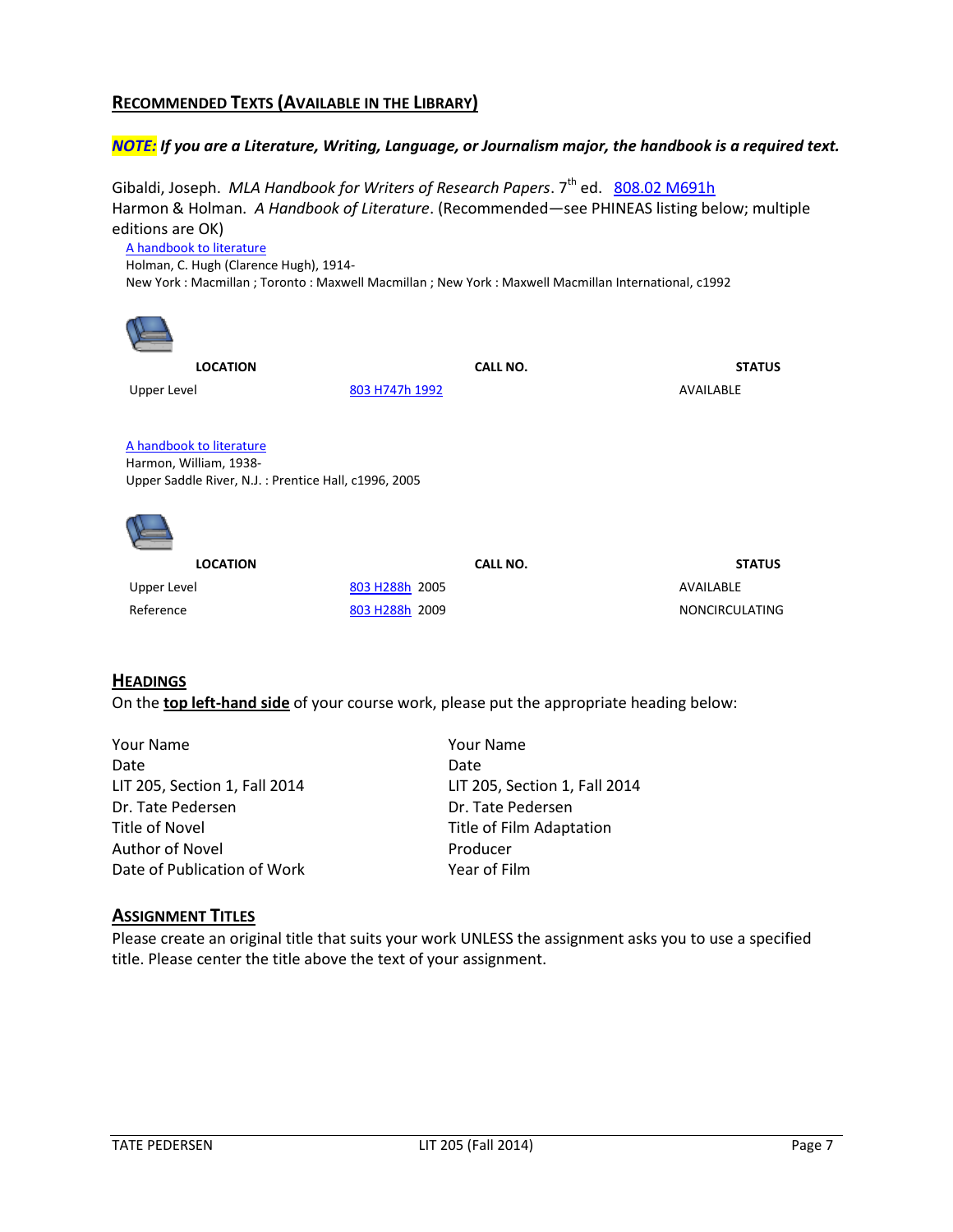# **LITERARY STUDY AND ANALYSIS: READING, REFLECTION, DISCUSSION, AND WRITING**

*Some words about GE…* The breadth of your liberal arts education (GE) is designed to help you develop your abilities for open-mindedness, engaged curiosity, informed thinking about old and new knowledge or views, and hospitable responses to the realities of others. Reading literature is a powerful way to develop all these abilities and equips you well for all walks of life. The Old Testament is full of human stories, and Jesus too added his parables to the collections of the stories about human beings and about God. All this is to say that GE does not mean dumbed-down or easy. GE is an invitation to go "further up and further in" as C.S. Lewis reminds us; "the inside is larger than the outside" (*The Last Battle* 170), and literature is one of the doorways.

So…to create a meaningful reading experience you will need to do more than simply read the assigned novel. In addition, you will need to thoughtfully reflect upon what you have read and the lines of thought your reading spins out in your own mind. You will also need to create a meaningful pattern of marking your texts (print or online) with your own notes and shorthand to help you remember the spots that are important to you.

Some of your responses to the novels that we will be reading will be your first impressions of the work, your personal reading difficulties, and your emotional attitudes toward the work—both before and after reading it. These are definitely valid and important responses that a careful reader is recognizes, but they should not be seen as the final evaluation or experience for a careful reader's response to a work of art, literary or otherwise.

Your reading and annotating will be enriched by attending to some specific elements of literature. (This focus will also help you improve your performance on the course exams.) These elements are *GENRE, VOICE/PERSPECTIVE, OPPOSITIONS, STRUCTURE, and STYLE*. Our class discussions will "mine" these aspects of literary study, and I will use specific literary terms as we discuss these works together. You may also discover that some of your peers in class are skilled in using literary terms. As they have become skilled, so can you. You can learn from them, but you will want to learn these terms yourself, apply them in your own reading, and remember them for your written responses, essays, and exams. The recommended text *Handbook to Literature* will be a great resource for understanding these terms (see p. 7 above) when you have questions. There is a copy in the library too. There are also online literary glossaries, but the gold standards are Harmon *A Handbook to Literature* and Abrams *A Glossary of Literary Terms*.

You will find some important questions for your literary study outlined on pp. 8-9 below. These questions will work differently for different works, so focus on the differences as you read each novel. The differences between the novels and the ideas we see in them are important—as are the differences in interpretation (or reading) that will inevitably arise from all of you as different readers. Please welcome and attend to these differences instead of trying to minimize or erase them; they will be a vital component in our class discussions and in our deepening understanding of others through literature.

## **Literary Elements:**

**1.** *GENRE***:** how would you classify the novel, *remember novels ARE fiction*: 1) what kind of novel (e.g., gothic, romance, social realism, local color, stream-of-consciousness, didactic, domestic, sentimental, bildüngsroman, künstlerroman, comic, tragic, science fiction, mystery, etc.); 2) in what ways does the novel's genre or genres establish, complement, or complicate the themes, effects, and/or intent(s) of the work?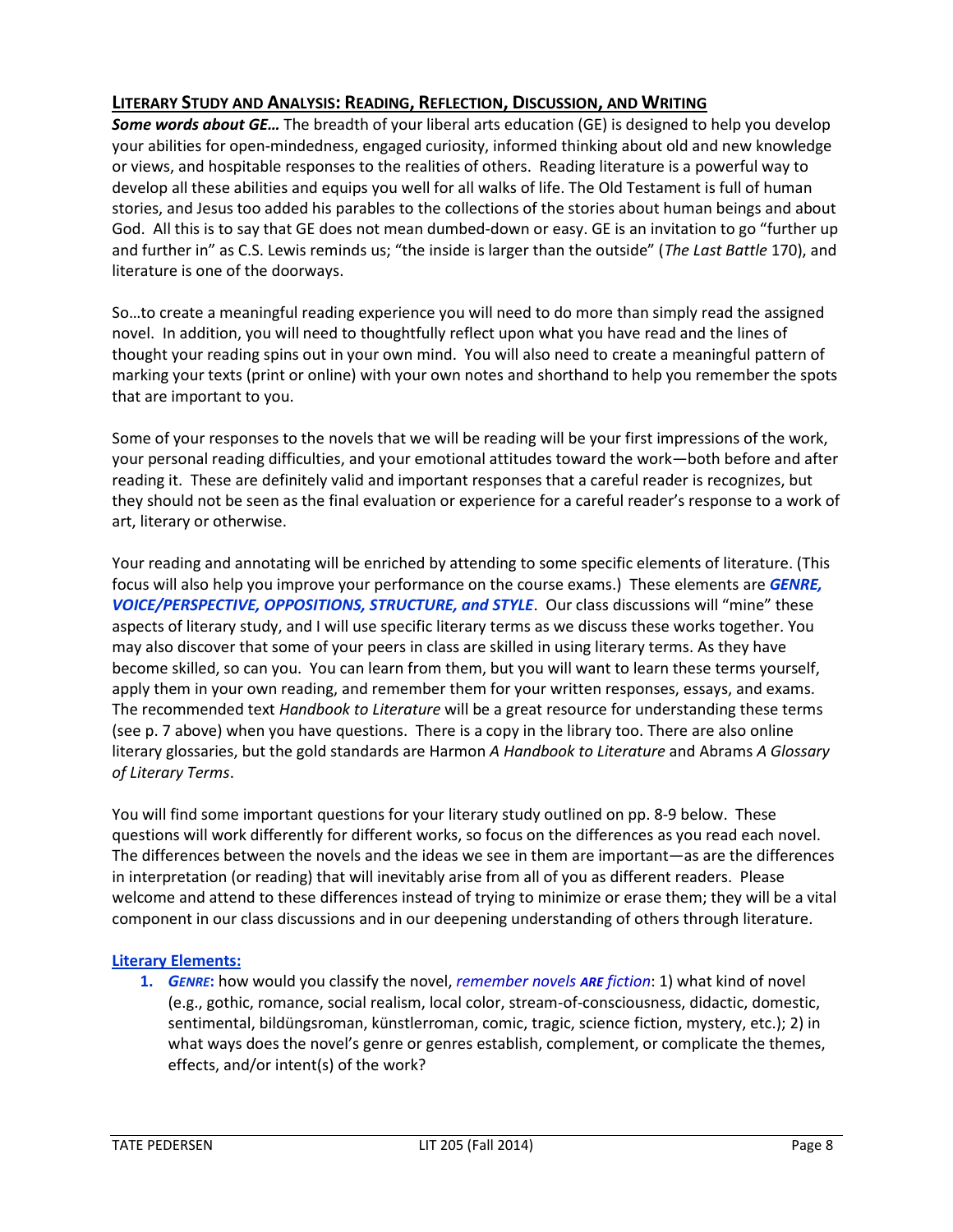- **2.** *VOICE OR PERSPECTIVE (POV):* who narrates this story? is s/he a character in the story, an observer standing outside or above the story, a critic or moralizer, an agitator, etc.? what is her/his relation to the topic(s) addressed? how would you technically classify the narrative voice: firstperson, third-person, limited omniscient, omniscient? how would you describe the character of the narrator's voice: intrusive, consistent, multiple, prominent, reliable, etc.? what is the tone (author's attitude toward the subject matter) of the piece?
- **3.** *OPPOSITIONS***:** what primary tensions (ideas, arguments, issues, differences, dilemmas) are set forth in the work? how/in what light are these oppositions (their players and values) presented, and to what end(s)? who or what is elevated or stigmatized? what does the work, in its important characters/individuals/figures, aim to do? what observations can you make about any of the following social arrangements or domains: family, childhood, adulthood, class, sexuality, gender, public and private spaces, work, home, rural and urban life, economics and wealth, morality, religion, education, art (aesthetics), science, technology, government, law, historical events, politics, leisure, health, medicine, etc.? what special relation (and how or why) do women or men or children have to (certain ones of) these issues? *It helps to keep the historical period and cultural context of the work in mind as you read for oppositions.*
- **4.** *STRUCTURE***:** what are the work's parts, sections, patterns? what beginnings and endings do you see within the book's entire structure? what double or multiple plots are running alongside one another in the book? what shifts in places or times do you see? what significant sections of a character's life or a community's life seem to break the book into sections?
- **5.** *STYLE***:** what kind of language (diction, vocabulary, dialect, etc.) does the author use: formal, erudite, colloquial, lyrical, poetic, journalistic, etc.? what poetic devices or literariness do you see in the piece (allusion, literary or high culture references, metaphoric language, imagery, symbolism, insertion of other artistic texts or literary forms, etc.)? how would you describe the author's overall literary artistry and what is its effect on the content and/or message(s) of the piece?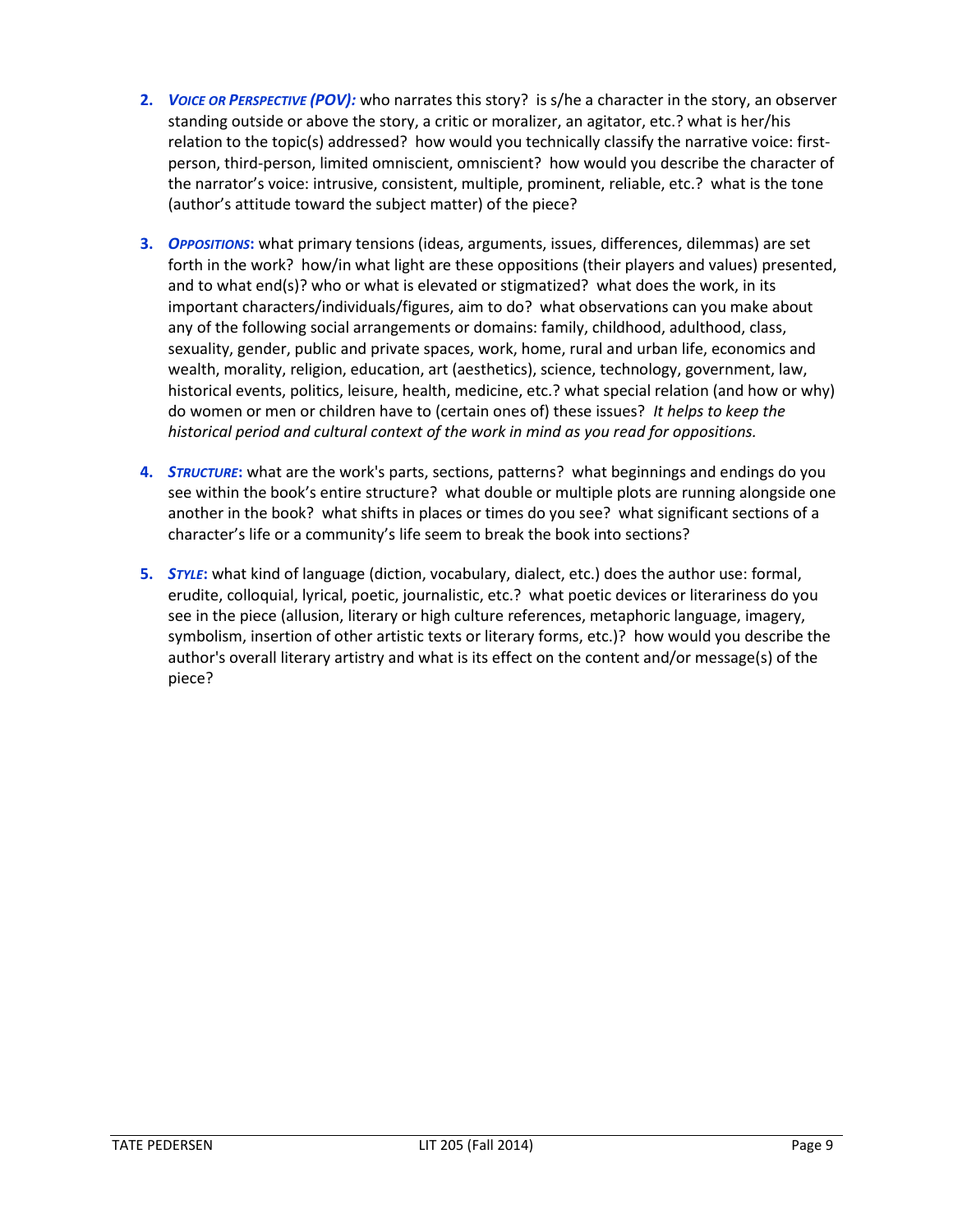# **FILM ANALYSIS: CRITICAL VIEWING OF FILM ADAPTATIONS OF NOVELS**<sup>1</sup>

Please use the following guidelines to help you critically view the film adaptations that we will be watching in class. It is ideal to view (as it is to read) these works more than one time, but I realize that this is not practically possible in a quad format. It is essential, however, that you have read the works themselves before viewing the film adaptations in order to thoughtfully respond to the following questions, either in writing or in team-based discussions.

## *Genre*

- What genre (type) of movie have the film makers made out of this novel?
- $\bullet$  In what ways are the film's genre(s) and the genre(s) of the novel similar or different?

## *Dialogue, Casting & Characterization—Voice/Perspectives and Style*

- How is sound, or color, or light, or scenery, etc. used in any vivid ways to enhance the film—to suggest moods, conflicts, significance, reversals, tone, themes or messages, etc.?
- In what ways is the camera used to create striking or significant uses of perspective, and how does this camera work shape the meaning of the scene?

## *Major Themes and Messages of the Novel—Oppositions*

- What scenes, images, dialogue are repeated and what motifs do these repetitions create in the film and its key messages to viewers?
- To what degree does the film adaptation accurately represent the major themes, messages, critiques, and ideas of the novel?

## *Structure—Plot*

- What decisions have the film makers made in representing the plot (events and segments) of the novel? For what reasons do you think they may have made those decisions (or cuts)?
- Why do you think the producers start the film the way they do? Why end it the way they do?
- What specific scene constitutes the film's climax, and how does this scene convey or resolve the central issue of the novel (or film)?

## *Historical World of the Novel*

- In what specific ways have the film makers tried to capture and represent the historical world of the novel to a modern audience?
- In your view, how accurate and/or successful have they been in representing the world of the novel and why?

l

<sup>1</sup> *Many of the questions above are taken or adapted from Timothy Corrigan's A Short Guide to Writing About Film and David Bordwell and Kristin Thompson's Film Art: An Introduction (5th ed.) and Kurt Weiler of New Trier High School in Illinois.*